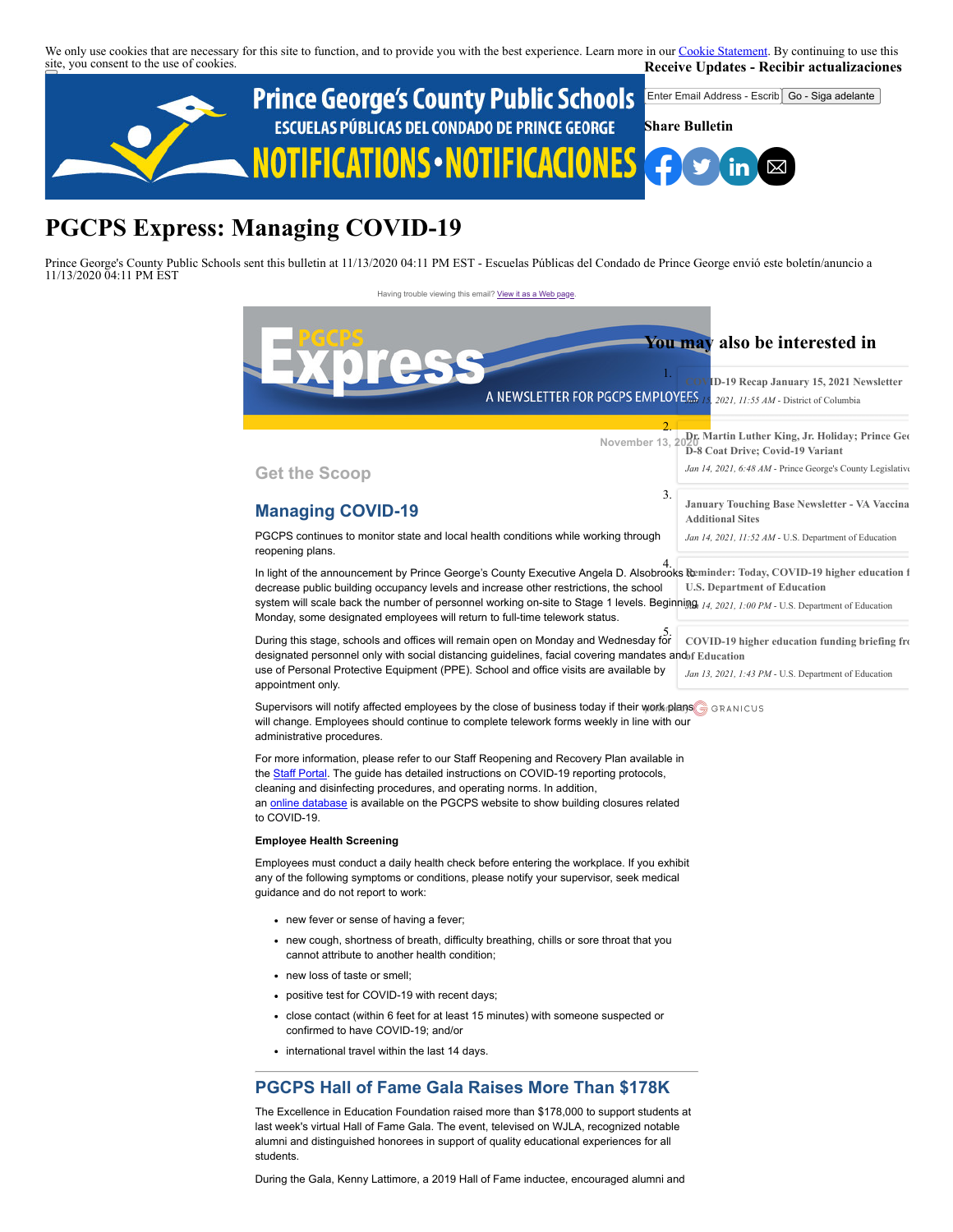

community members to join the **PGCPS Alliance**, a group committed to PGCPS pride and helping to support school system needs. As a member of the PGCPS Alumni Alliance, you can get exclusive savings and perks for a small annual donation.

**In the Spotlight**

## **PGCPS Pride**

**High Point HS Principal Recognized as MASSP HS Principal of the Year** 



**High School High School Principal Nicole Isley-McClure** was recently featured on NBC4 for being named High School Principal of the Year by the Maryland Association of Secondary School Principals. Check out this [Harris Hero](https://www.nbcwashington.com/news/local/harris-heroes/harris-heroes-recognizing-marylands-2020-principal-of-the-year/2469190/)!

#### **CTE Director Shares Insight on Programs for Homeless Students**



**Career and Technical Education Director Dr. Jean-Paul Cadet** recently participated in a **panel discussion** on Improving Equity in and Access to Quality CTE Programs for Students Experiencing Homelessness. [View webinar.](https://uncg.zoom.us/rec/play/EoPn8tI33sAz5YiKKF__DPnfEQCt_9Oxt0EydG6FL94fLKQouLxOSBTXN4y-cHol1H3vKK58PwA4-LZW.WxoxoM7gkgWG76TG?continueMode=true&_x_zm_rtaid=Pt-4SdmFQxW378-jnqv3FQ.1605291747557.b26c7c5ed41752188d1f07e750cde4ae&_x_zm_rhtaid=849) (If prompted, enter passcode !4!?j@G9 to view recording.)

#### **Educators Participate in French Dual Language Symposium**



**Beatrice Armand-Hutton (Maya Angelou French Immersion Literacy Intervention) and Aby Koundoul (Dora Kennedy French Immersion Literacy Intervention)** will be guest presenters Saturday at the French Dual Language Symposium, an event for teachers and administrators in the U.S. and Canada through the French Embassy's Virtual Professional Development.

**Nominate a colleague** who makes you #PGCPSProud by sending their name, office/school, photo and a brief description (100 words or less) to [communications@pgcps.org](mailto:communications@pgcps.org). Submissions may be edited for length, clarity or grammar.

**Benefits Services: Our Focus Is You**

## **#HealthyPGCPS: November Activity**



November is **National Diabetes Month.** Join the African American Health Issues webinar on Wednesday, Nov. 18, hosted by CareFirst and Kaiser Permanente. The webinar will begin at 4 p.m. Details are available on the **[Employee Wellness Program](https://offices.pgcps.org/Wellness/Cards/Employee-Wellness-Program/)** webpage. For more information, contact [wellness.benefits@pgcps.org](mailto:wellness.benefits@pgcps.org).

**Announcements** 

# **Principal Positions for 2021-22 School Year**